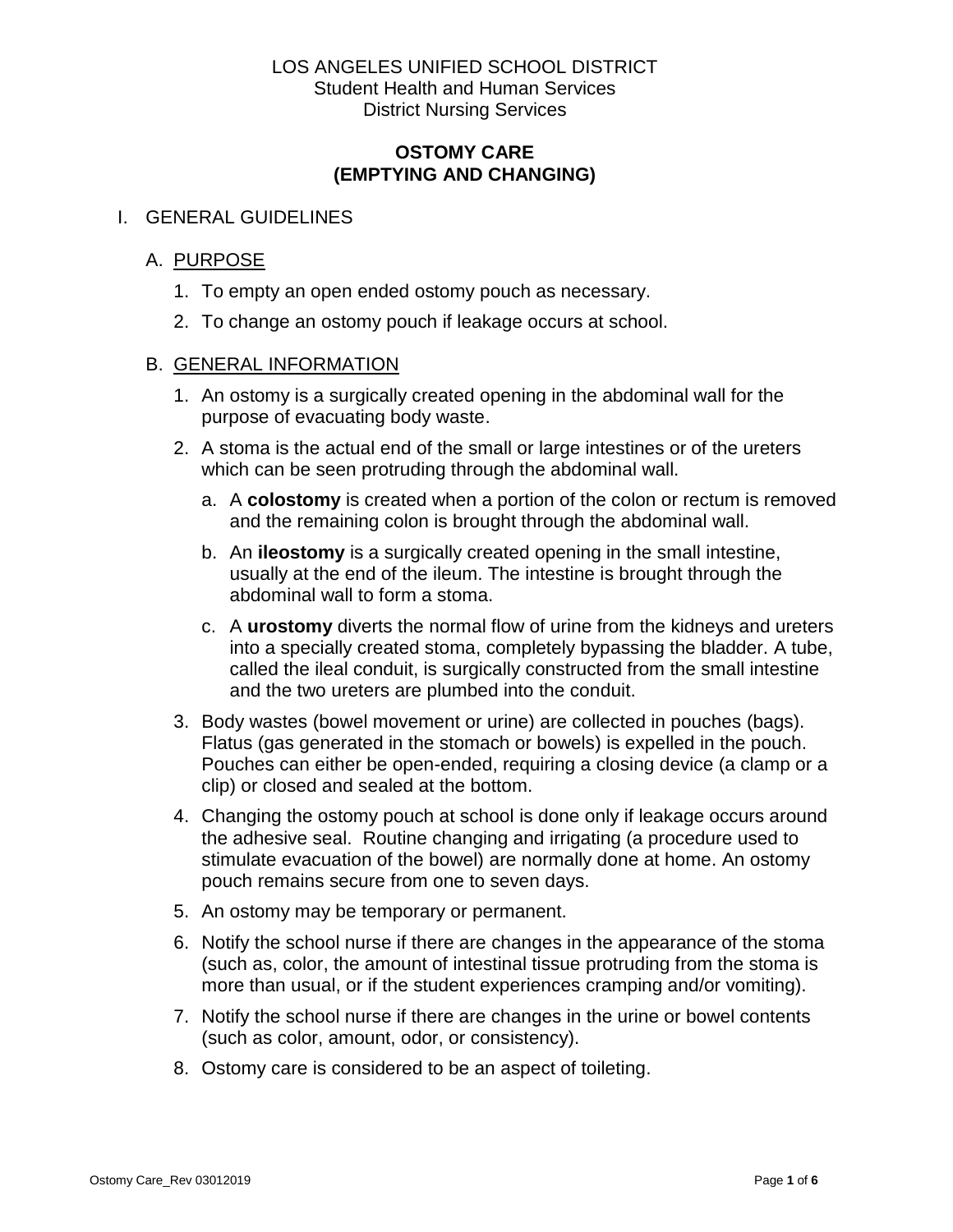## C. PERSONNEL

- 2. School nurse or school physician
- 3. Designated school personnel under the direct or indirect supervision of the school nurse.
	- a. Emptying and changing an ostomy pouch is considered an aspect of toileting and any designated school personnel trained by the school nurse can provide ostomy care.

# D. EQUIPMENT

- 1. Provided by parent:
	- a. Additional clean pouches
	- b. Double faced adhesive (gasket, wafer)
	- c. Skin barrier (stoma adhesive, stoma guard, or other as supplied)
	- d. Hypo-allergenic tape (1", 1-1/2" or 2" width), if needed
	- e. Skin adhesive remover (solvent), if needed
- 2. Provided by school:
	- a. Toilet paper, tissue or other absorbent material
	- b. Collection receptacle
	- c. Mild liquid soap
	- d. Disposable non-latex gloves
	- e. Plastic bags for waste disposal
	- f. Liquid detergent
	- g. District approved disinfectant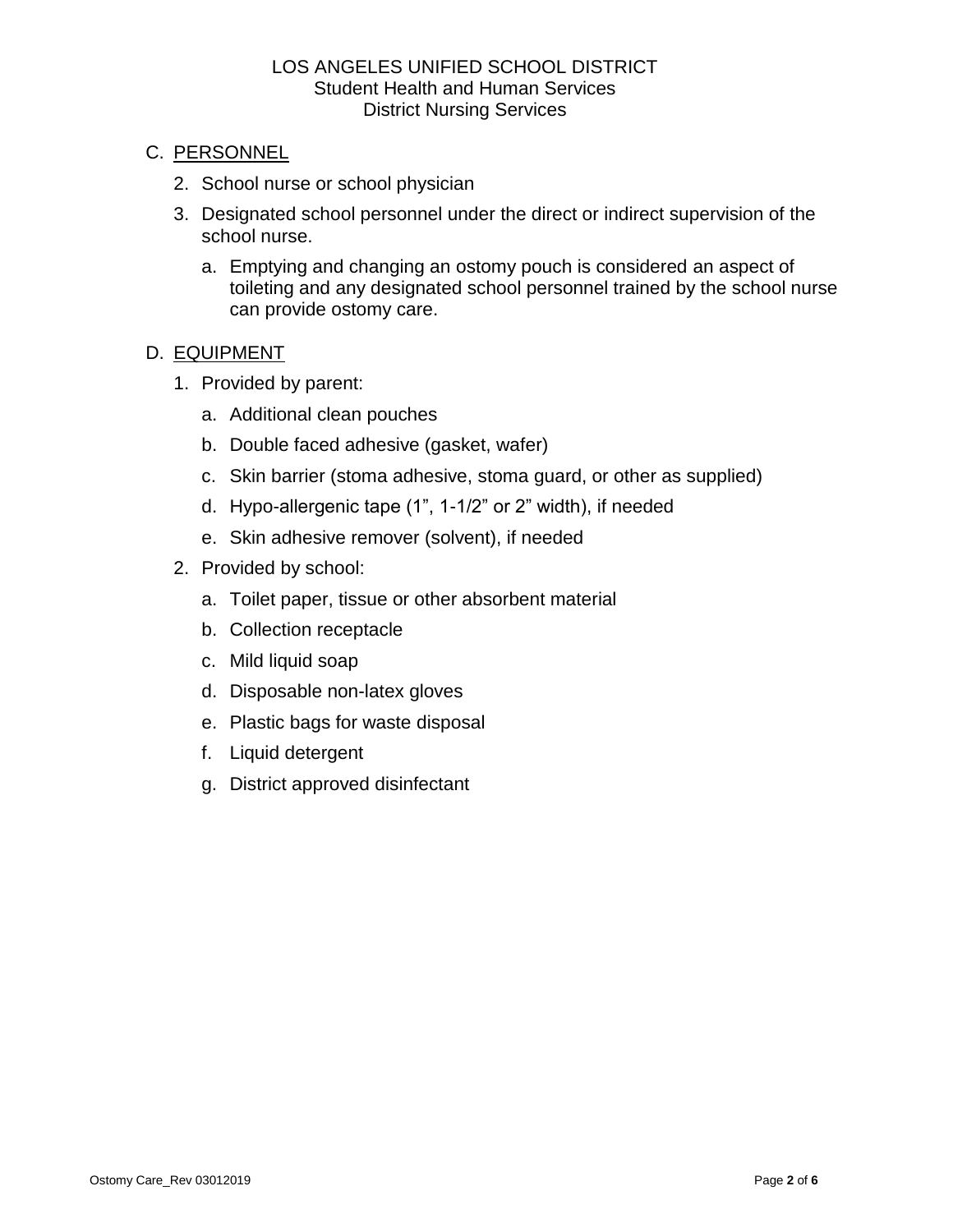# II. PROCEDURE

| <b>ESSENTIAL STEPS</b> |                                                                                                    |                                                                                                                                       | <b>KEY POINTS AND PRECAUTIONS</b>                                                      |
|------------------------|----------------------------------------------------------------------------------------------------|---------------------------------------------------------------------------------------------------------------------------------------|----------------------------------------------------------------------------------------|
|                        |                                                                                                    | A. To empty open-ended pouch:                                                                                                         |                                                                                        |
|                        |                                                                                                    | 4. Wash hands and put on gloves.                                                                                                      |                                                                                        |
|                        |                                                                                                    | 5. Remove closure on pouch and empty<br>contents into a container or directly<br>into toilet.                                         |                                                                                        |
|                        |                                                                                                    | 6. Wipe the end of the pouch free from<br>residue and reclose pouch.                                                                  | This aids in control of contamination and<br>odor. If odor persists, check for leakage |
|                        |                                                                                                    | 7. Remove gloves and wash hands.                                                                                                      | around the stoma or in the pouch.                                                      |
|                        | B. To empty a <b>pouch with a spout:</b>                                                           |                                                                                                                                       | These pouches are usually found on                                                     |
|                        |                                                                                                    | 1. Wash hands and put on gloves.                                                                                                      | students with urinary diversions.                                                      |
|                        |                                                                                                    | 2. Turn the spout to the 'on' position<br>(open) to allow contents to empty into<br>a container or directly into toilet.              |                                                                                        |
|                        |                                                                                                    | 3. When the pouch is empty, wipe the<br>end free from residue and return the<br>spout to the closed position.                         |                                                                                        |
|                        |                                                                                                    | 4. Remove gloves and wash hands.                                                                                                      |                                                                                        |
|                        | C. To empty a pouch with a closed end; first<br>be certain that the pouch is a two-piece<br>pouch. |                                                                                                                                       |                                                                                        |
|                        |                                                                                                    | 1. Wash hands and put on gloves.                                                                                                      |                                                                                        |
|                        |                                                                                                    | 2. After locating the connection,<br>disconnect the pouch from the skin<br>barrier.                                                   |                                                                                        |
|                        |                                                                                                    | 3. Empty contents of pouch into<br>container or directly into toilet. Wipe<br>the bottom of the pouch free of residue<br>with tissue. |                                                                                        |
|                        |                                                                                                    | 4. Reconnect the pouch to the skin<br>barrier.                                                                                        |                                                                                        |
|                        |                                                                                                    | 5. Remove gloves and wash hands.                                                                                                      |                                                                                        |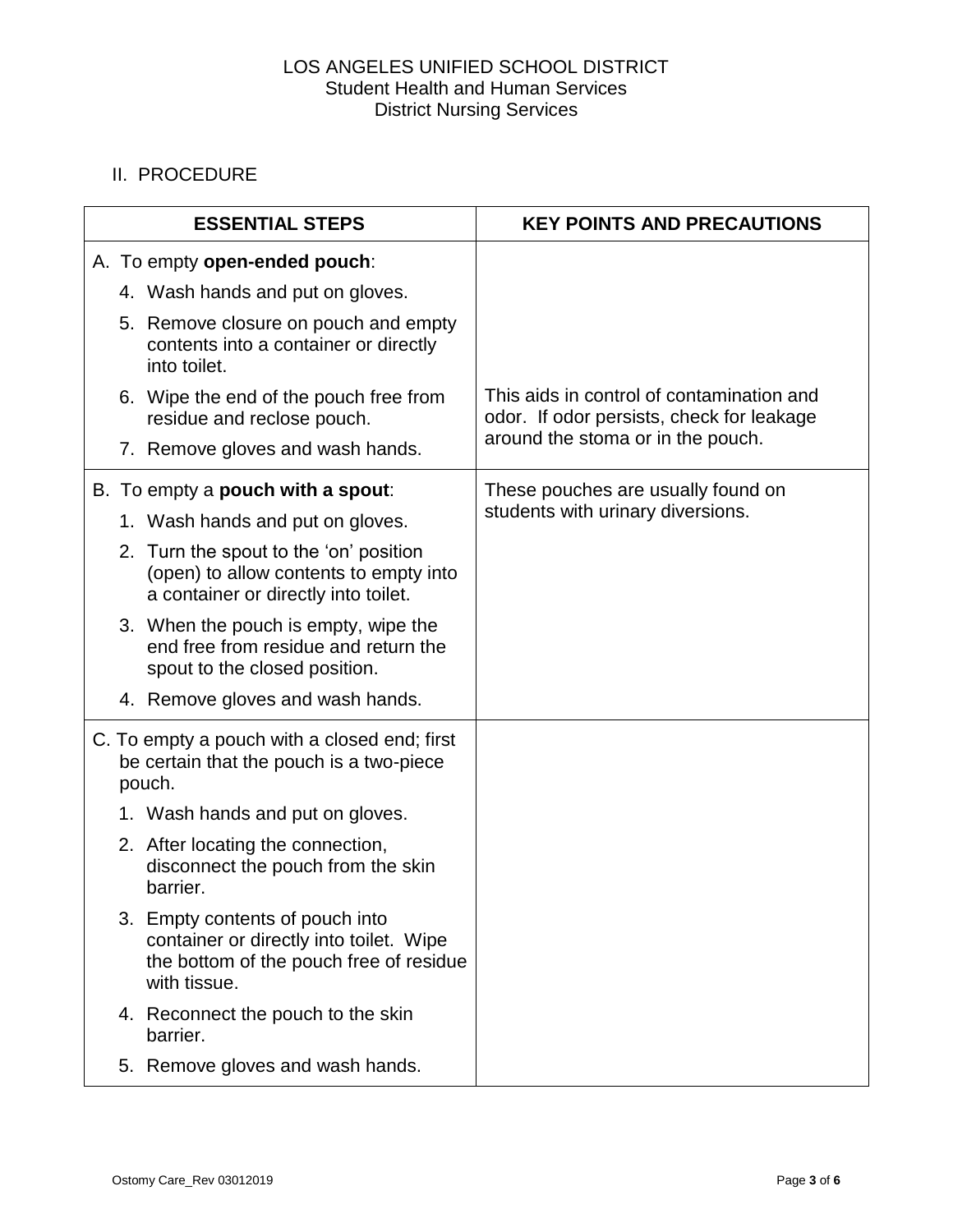| <b>ESSENTIAL STEPS</b>                                                                                                                    | <b>KEY POINTS AND PRECAUTIONS</b>                                                                                                                                                                                                                                                                                                                                                                                                   |
|-------------------------------------------------------------------------------------------------------------------------------------------|-------------------------------------------------------------------------------------------------------------------------------------------------------------------------------------------------------------------------------------------------------------------------------------------------------------------------------------------------------------------------------------------------------------------------------------|
| D. To change ostomy pouch:                                                                                                                | Generally, this procedure is not painful                                                                                                                                                                                                                                                                                                                                                                                            |
| 1. Wash hands.                                                                                                                            | unless skin irritation is present.                                                                                                                                                                                                                                                                                                                                                                                                  |
| 2. Assemble equipment on aluminum foil<br>on a clean flat surface in appropriate<br>private location for administration of<br>procedure.  |                                                                                                                                                                                                                                                                                                                                                                                                                                     |
| 3. Position student. Student may be in a<br>sitting or lying position.                                                                    | Do not leave student unattended.                                                                                                                                                                                                                                                                                                                                                                                                    |
| 4. Put on gloves.                                                                                                                         |                                                                                                                                                                                                                                                                                                                                                                                                                                     |
| 5. Remove ostomy pouch.                                                                                                                   | Carefully remove the used pouch and skin<br>barrier by pushing the skin away from the<br>pouch, instead of pulling the pouch off the<br>skin. Use a safe-solvent as necessary if<br>provided by the parent.                                                                                                                                                                                                                         |
| 6. Place absorbent material over stoma.                                                                                                   | Absorbent material remains in place until<br>ready to attach pouch. It is important to<br>protect the skin from irritating drainage.                                                                                                                                                                                                                                                                                                |
| 7. Cleanse skin around the stoma<br>thoroughly with water. The stoma<br>does not need to be completely<br>cleansed of all fecal material. | The stoma may bleed slightly during<br>cleaning. Mild bleeding is normal. If<br>bleeding does not stop quickly, apply gentle<br>pressure and notify school nurse.                                                                                                                                                                                                                                                                   |
| 8. Dry the skin thoroughly.                                                                                                               | Observe the condition of the skin. Report<br>any change in condition to the school nurse.                                                                                                                                                                                                                                                                                                                                           |
| 9. Apply skin barrier provided by parent.                                                                                                 | Barriers will not stick to damp skin. The skin<br>around the stoma should be free from                                                                                                                                                                                                                                                                                                                                              |
| 10. Prepare pouch for application.                                                                                                        | breakdown. It may be necessary to cut or<br>mold skin barrier to completely seal around<br>stoma. Skin barrier should be at least as<br>large as flange (stiff disc-shaped portion) of<br>pouch. Skin around the stoma that is not<br>covered will become irritated and cause skin<br>breakdown. Inner flange of pouch should be<br>1/8" larger than the stoma. Cut to fit as<br>needed. Apply additional adhesive if<br>necessary. |
| 11. Place pouch securely over skin<br>barrier.                                                                                            | Press flange firmly to completely seal pouch<br>against skin barrier.                                                                                                                                                                                                                                                                                                                                                               |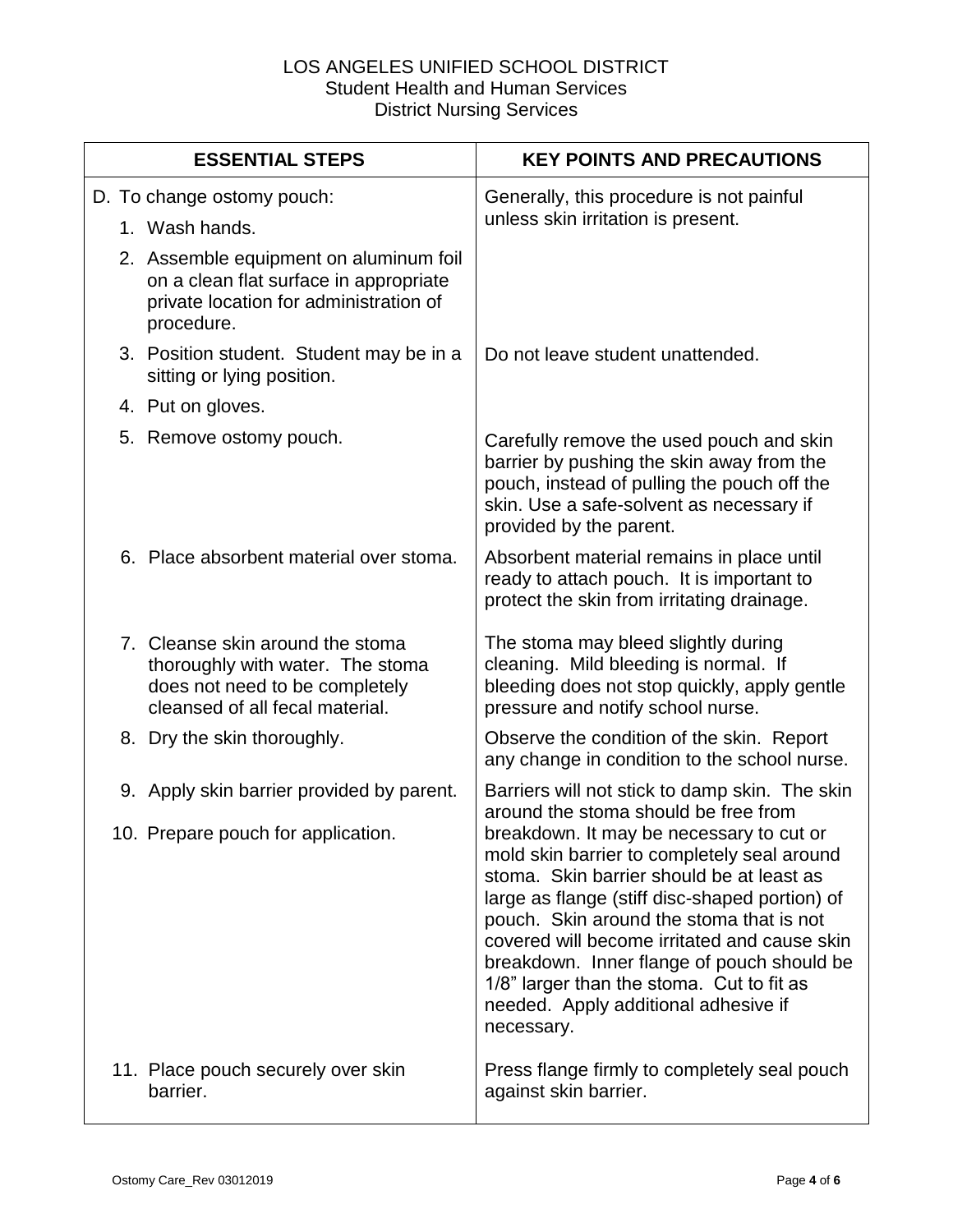| <b>ESSENTIAL STEPS</b>                                                                                                                                                                                                 | <b>KEY POINTS AND PRECAUTIONS</b>                                                                                                       |
|------------------------------------------------------------------------------------------------------------------------------------------------------------------------------------------------------------------------|-----------------------------------------------------------------------------------------------------------------------------------------|
| 12. If pouch is open-ended, secure open<br>end according to package instructions<br>(clip, rubber band, etc.)                                                                                                          | Cut strips of tape one inch longer than flange<br>of pouch. Apply half on the flange to<br>completely seal flange to skin. Overlap ends |
| 13. "Window pane" outer flange of the<br>pouch with hypo-allergenic tape if<br>indicated.                                                                                                                              | of tape.                                                                                                                                |
| E. Dispose of waste and used supplies.                                                                                                                                                                                 | Universal Precautions require all waste<br>material be double bagged.                                                                   |
| 1. Empty contents of ostomy pouch into<br>toilet bowl. If using a container to<br>empty contents in lieu of toilet, clean<br>thoroughly with soap and water, then<br>disinfect with district approved<br>disinfectant. |                                                                                                                                         |
| 2. Discard disposable pouch.                                                                                                                                                                                           |                                                                                                                                         |
| F. Remove gloves and wash hands.                                                                                                                                                                                       |                                                                                                                                         |
| G. Make sure student is dry and comfortable.<br>Assist with dressing as needed.                                                                                                                                        |                                                                                                                                         |
| H. Document procedure including date, time,<br>reason, description of contents, condition<br>of skin or stoma and response of student.                                                                                 |                                                                                                                                         |

APPROVED: March 1, 2019

Date WLS

Rosina Franco, MD Senior Physician, Student Medical Services

Ron Tanimura, Ed.D Director, Student Medical Services

 $\mathcal{U}$ 

Sosse Bedrossian, MSN, MA, RN, FNP Director, District Nursing Services